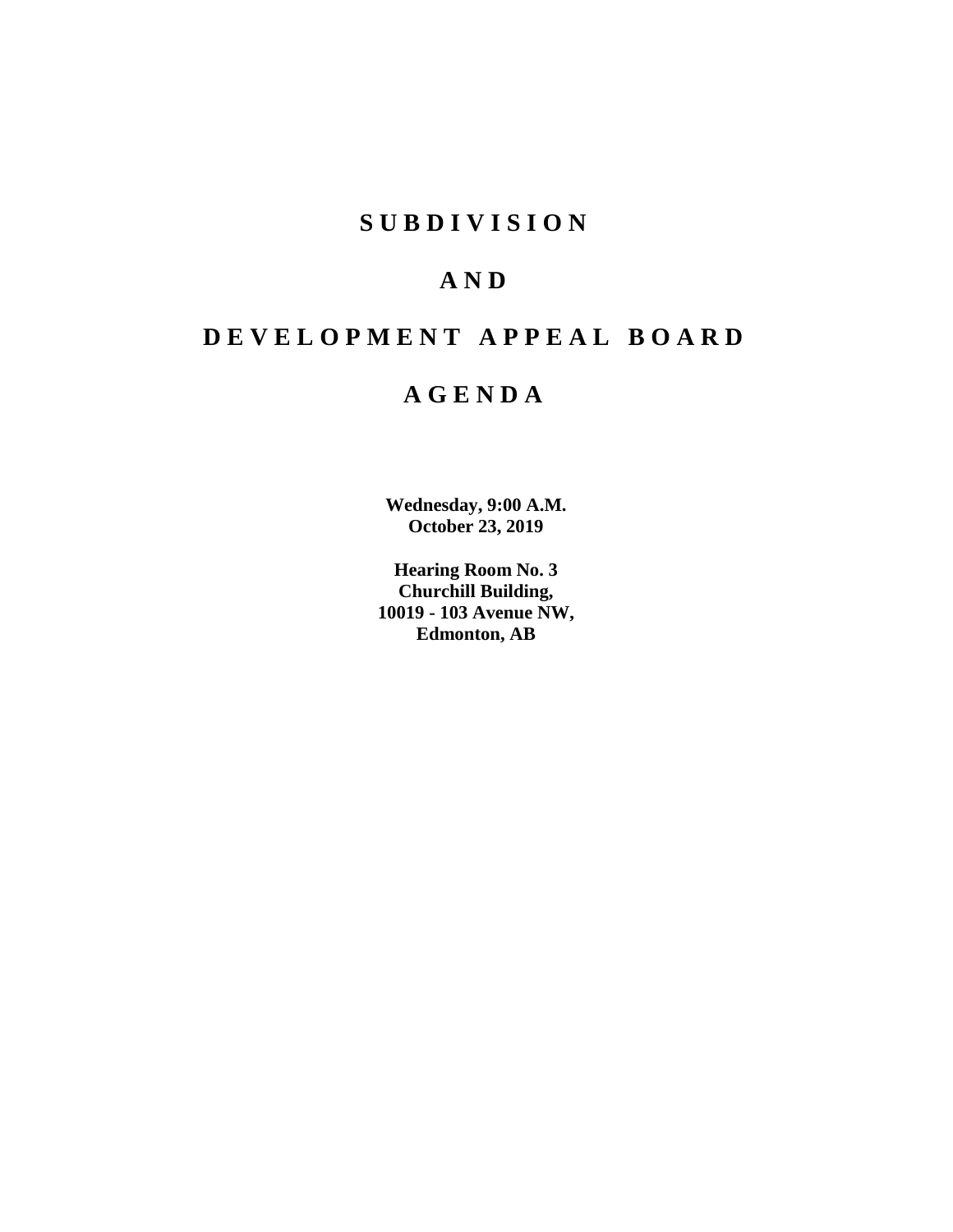## **SUBDIVISION AND DEVELOPMENT APPEAL BOARD HEARING ROOM NO. 3**

| NOTF:     |                 | Unless otherwise stated, all references to "Section numbers" refer to<br>the authority under the Edmonton Zoning Bylaw 12800. |  |  |
|-----------|-----------------|-------------------------------------------------------------------------------------------------------------------------------|--|--|
|           |                 | 845 - Tamarack Way NW<br>Project No.: 339770511-001                                                                           |  |  |
|           |                 | To install two (2) Freestanding On-premises<br>Signs (GROVE ON 17   TENANT SIGNS)                                             |  |  |
| 9:00 A.M. | $SDAB-D-19-179$ |                                                                                                                               |  |  |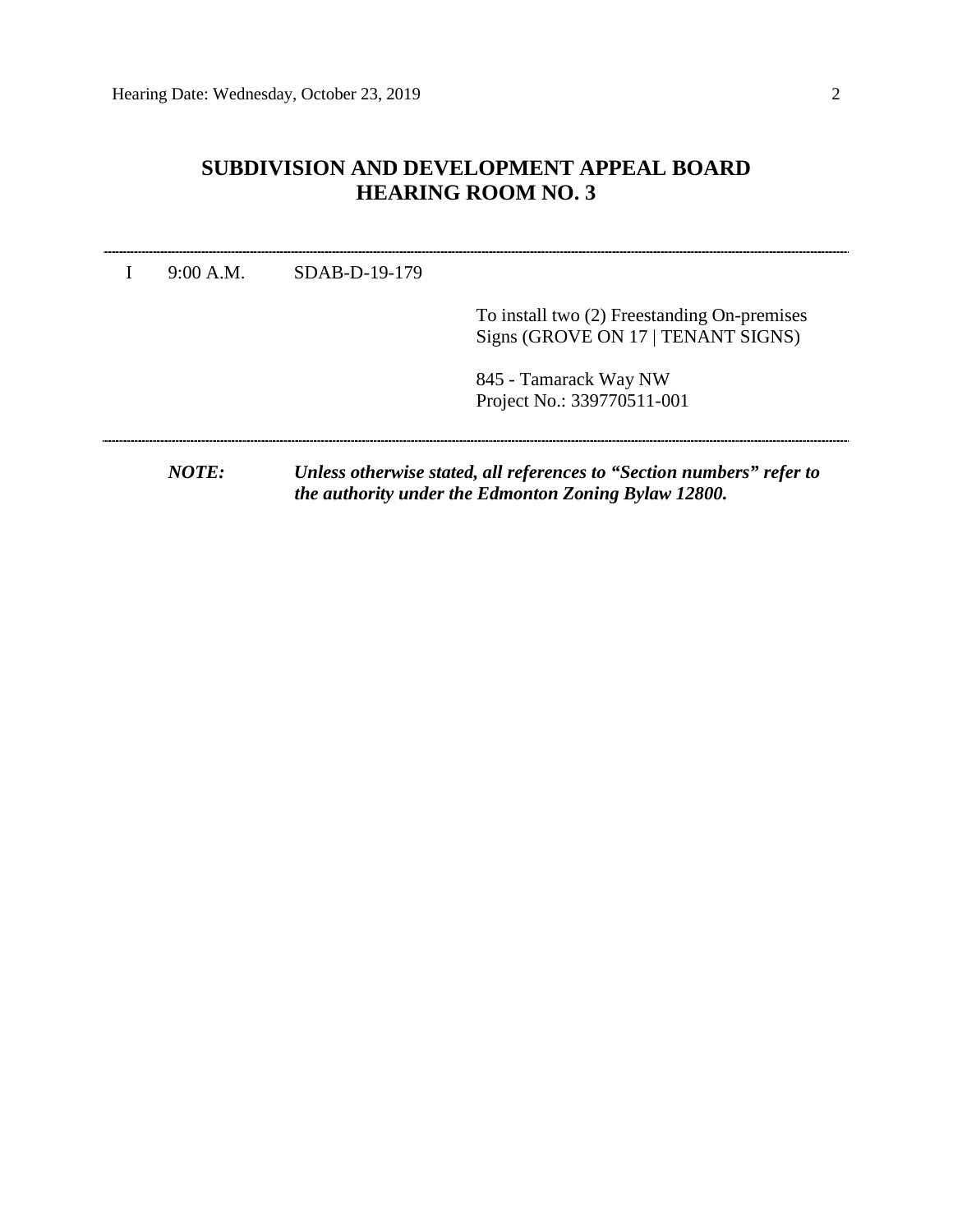| <u>ITEM I: 9:00 A.M.</u> |                                                        | FILE: SDAB-D-19-179                                                               |  |  |  |  |
|--------------------------|--------------------------------------------------------|-----------------------------------------------------------------------------------|--|--|--|--|
|                          | AN APPEAL FROM THE DECISION OF THE DEVELOPMENT OFFICER |                                                                                   |  |  |  |  |
|                          | <b>APPELLANT:</b>                                      |                                                                                   |  |  |  |  |
|                          | <b>APPLICATION NO.:</b>                                | 339770511-001                                                                     |  |  |  |  |
|                          | <b>APPLICATION TO:</b>                                 | Install two (2) Freestanding On-premises<br>Signs (GROVE ON 17   TENANT<br>SIGNS) |  |  |  |  |
|                          | <b>DECISION OF THE</b><br>DEVELOPMENT AUTHORITY:       | Refused                                                                           |  |  |  |  |
|                          | <b>DECISION DATE:</b>                                  | September 24, 2019                                                                |  |  |  |  |
|                          | <b>DATE OF APPEAL:</b>                                 | September 26, 2019                                                                |  |  |  |  |
|                          | MUNICIPAL DESCRIPTION<br>OF SUBJECT PROPERTY:          | 845 - Tamarack Way NW                                                             |  |  |  |  |
|                          | <b>LEGAL DESCRIPTION:</b>                              | Plan 5886RS Lot A                                                                 |  |  |  |  |
|                          | ZONE:                                                  | DC1 - Direct Development Control<br>Provision                                     |  |  |  |  |
|                          | <b>OVERLAY:</b>                                        | N/A                                                                               |  |  |  |  |
|                          | <b>STATUTORY PLAN:</b>                                 | Tamarack Neighbourhood Structure Plan<br>The Meadows Area Structure Plan          |  |  |  |  |
|                          |                                                        |                                                                                   |  |  |  |  |

#### *Grounds for Appeal*

The Appellant provided the following reasons for appealing the decision of the Development Authority:

> We are solicitors for Forster Harvard Development Corp., the property owners in the above matter and the persons on whose behalf the subject Development Permit Application was filed. Our clients' Application has been refused. On behalf of our clients, we hereby appeal the refusal on the following grounds:

> 1. The Development Officer failed to follow the directions of Council in that the proposed development is a Permitted Use within the applicable zoning that otherwise complies with all of the applicable development control regulations.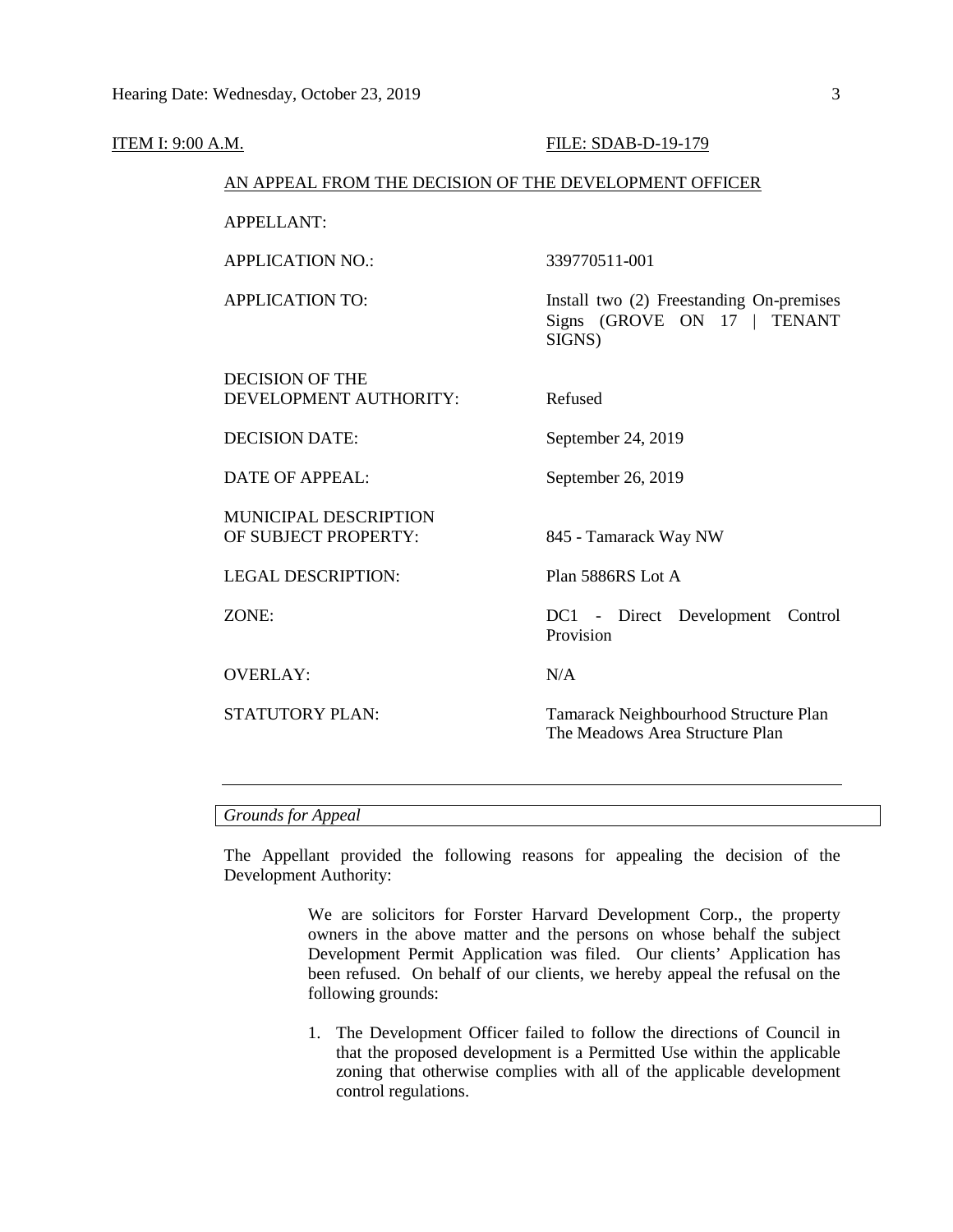2. Such further and other reasons as may be presented at the hearing of this appeal.

#### *General Matters*

#### **Appeal Information:**

The *Municipal Government Act*, RSA 2000, c M-26 states the following:

#### **Grounds for Appeal**

**685(1)** If a development authority

- (a) fails or refuses to issue a development permit to a person,
- (b) issues a development permit subject to conditions, or
- (c) issues an order under section 645,

the person applying for the permit or affected by the order under section 645 may appeal to the subdivision and development appeal board.

**(2)** In addition to an applicant under subsection (1), any person affected by an order, decision or development permit made or issued by a development authority may appeal to the subdivision and development appeal board.

#### **Appeals**

**686(1)** A development appeal to a subdivision and development appeal board is commenced by filing a notice of the appeal, containing reasons, with the board,

- (a) in the case of an appeal made by a person referred to in section 685(1)
	- (i) with respect to an application for a development permit,
		- (A) within 21 days after the date on which the written decision is given under section 642, or
		- (B) if no decision is made with respect to the application within the 40-day period, or within any extension of that period under section 684, within 21 days after the date the period or extension expires,

or

(ii) with respect to an order under section 645, within 21 days after the date on which the order is made, or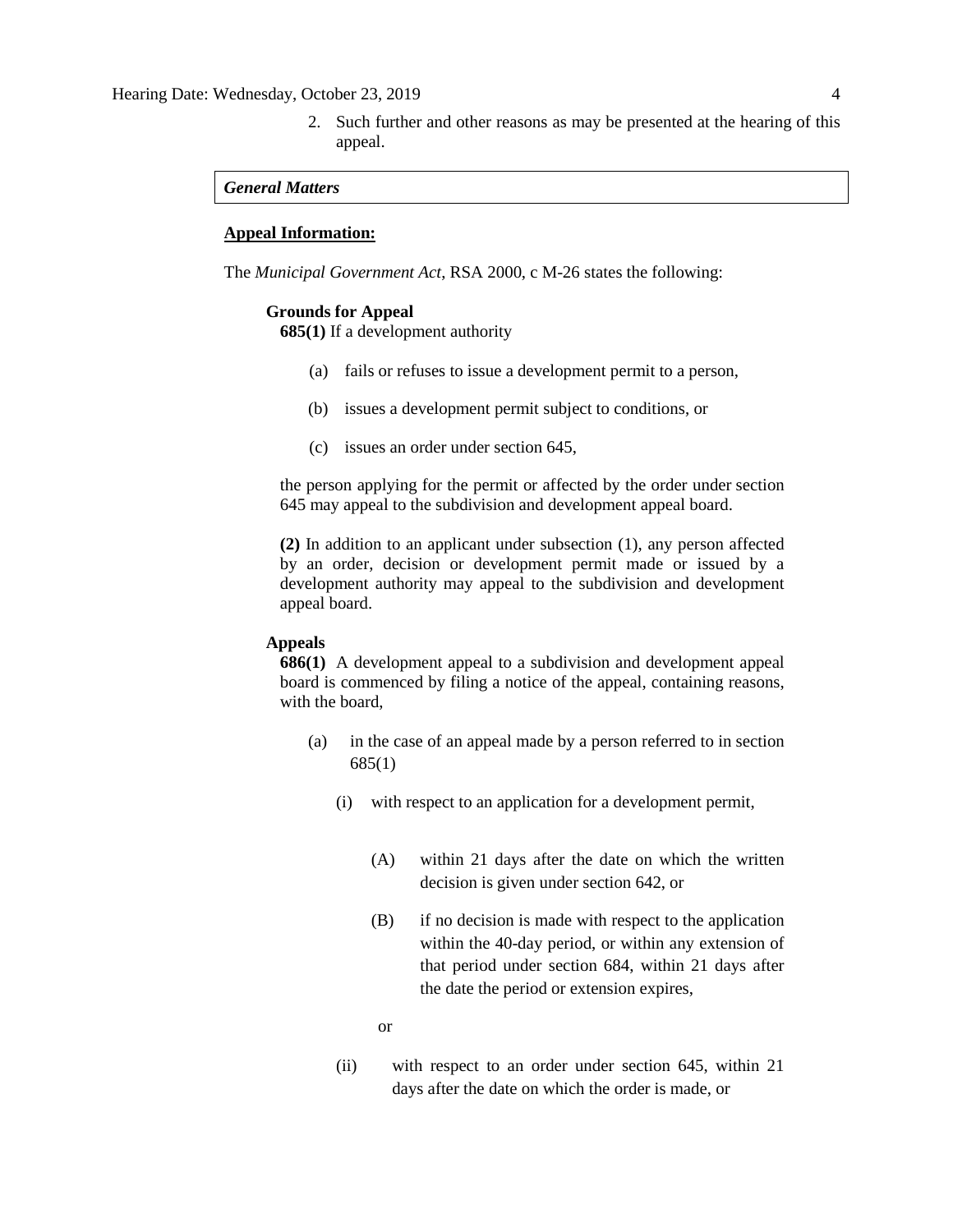(b) in the case of an appeal made by a person referred to in section 685(2), within 21 days after the date on which the notice of the issuance of the permit was given in accordance with the land use bylaw.

**685(4)** Despite subsections (1), (2) and (3), if a decision with respect to a development permit application in respect of a direct control district

- (a) …
- (b) is made by a development authority, the appeal is limited to whether the development authority followed the directions of council, and if the subdivision and development appeal board finds that the development authority did not follow the directions it may, in accordance with the directions, substitute its decision for the development authority's decision.

#### **General Provisions from the** *DC1 (Bylaw 18989 – Area A) Direct Development Control Provision passed August 26, 2019 ("DC1")***:**

Under Section 3 **Uses**:

3.1 Area A – - Commercial / Retail / Office Node

kk. Freestanding On-premises Signs

#### The **General Purpose** of the **DC1** is:

The purpose of this (DC1) Direct Development Control Provision is to facilitate the development of a pedestrian oriented and transit-supportive mixed use area that may accommodate a range of commercial, residential, and office uses.

Under Section 7.9(4) of the *Edmonton Zoning Bylaw*, **Freestanding On-premises Signs** means a Freestanding Sign, which is a Permanent Sign, displays On-premises Advertising and contains no Digital Copy.

Under Section 6.2, **On-Premises Advertising** means Copy that only directs attention to a business, activity, product, service, or entertainment produced, offered for sale, or obtainable on the Site where the Sign is displayed.

Under Section 6.2, **Signs** means any visual medium, including its structure and other component parts, illuminated or not illuminated, which is used or capable of being used, on a permanent or temporary basis, to identify or convey information, or to advertise or attract attention to a product, service, place, activity, person, institution or business.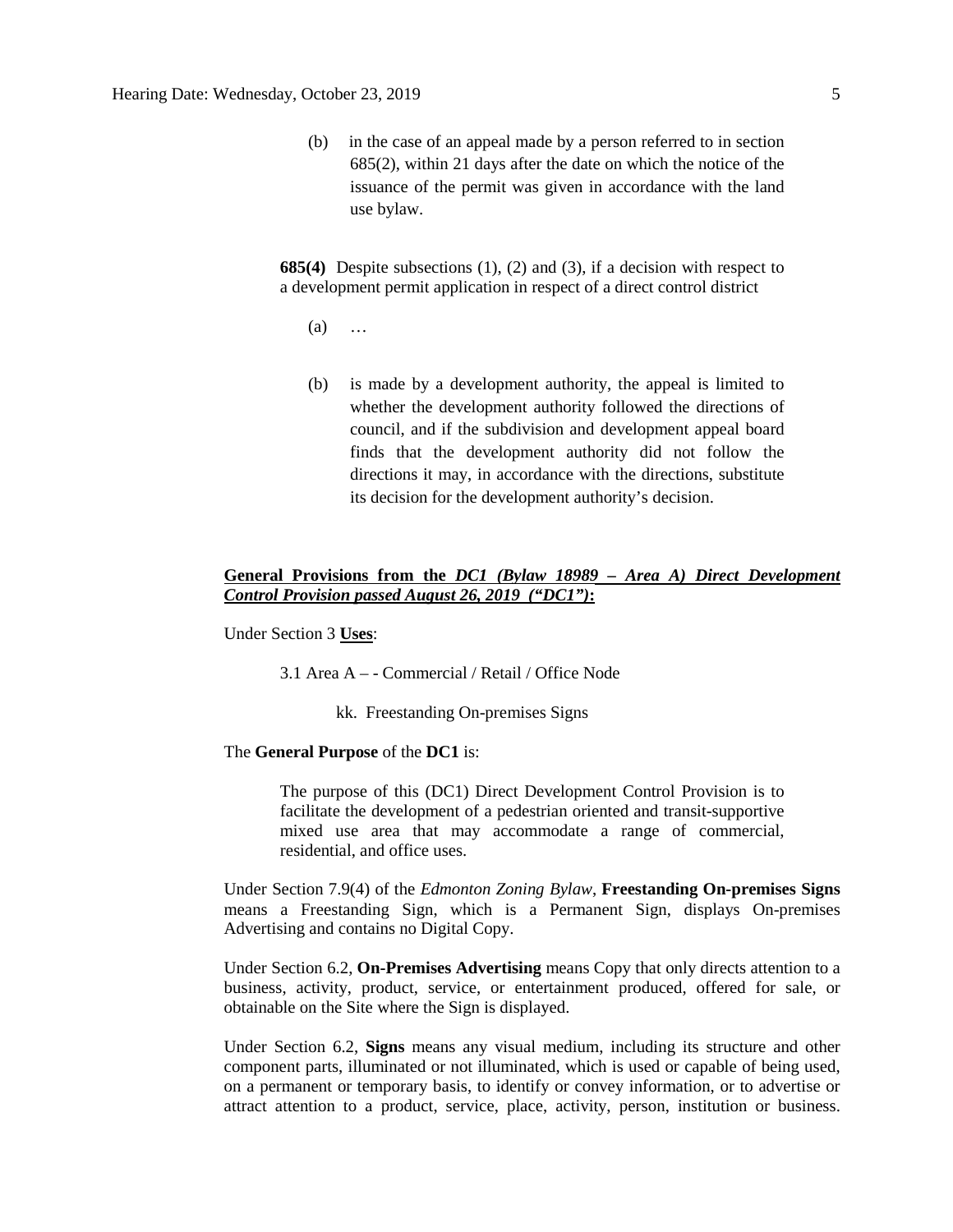Without limiting the generality of the foregoing Signs include banners, placards, and painted messages, and Signs attached to or painted on a vehicle (or trailer) that is parked on a property and being used for advertising purposes. Signs shall not include national flags, interior window displays of merchandise, or Signs painted on or attached to a motor vehicle on a public roadway.

Section 4.3(g) states Signs shall comply with the regulations in Schedule 59D, as amended.

#### *Schedule 59D*

Section 59D.2(3)(c) states the maximum number of Freestanding On-premises Signs shall not exceed one per Frontage abutting a public roadway.

Section 59D.2(3)(d) states the maximum number of Freestanding On-premises Signs, Roof On-premises Signs, Major Digital Signs, Minor Digital On-premises Signs, Minor Digital On-premises Off-premises Signs, and Minor Digital Off-premises Signs on a Site shall be four.

#### **Development Officer's Determination**

1. The maximum number of Freestanding On-premises Signs shall not exceed one per Frontage abutting a public roadway; (Reference Schedule 59D.2(3)(c))

Proposed on 17 Street Frontage: 2

Existing on 17 Street Frontage: 1

Total on 17 Street Frontage: 3

Exceeds by: 2

2. The maximum number of Freestanding On-premises Signs, Roof On-premises Signs, Major Digital Signs, Minor Digital On-premises Signs, Minor Digital On-premises Off-premises Signs, and Minor Digital Off-premises Signs on a Site shall be four (Reference Schedule 59D.2(3)(d)).

Proposed Signs: 2 Freestanding On-premises

Existing Signs: 3 (2 Freestanding On-premises, 1 Minor Digital On-premises)

Total number on Site: 5

Exceeds by: 1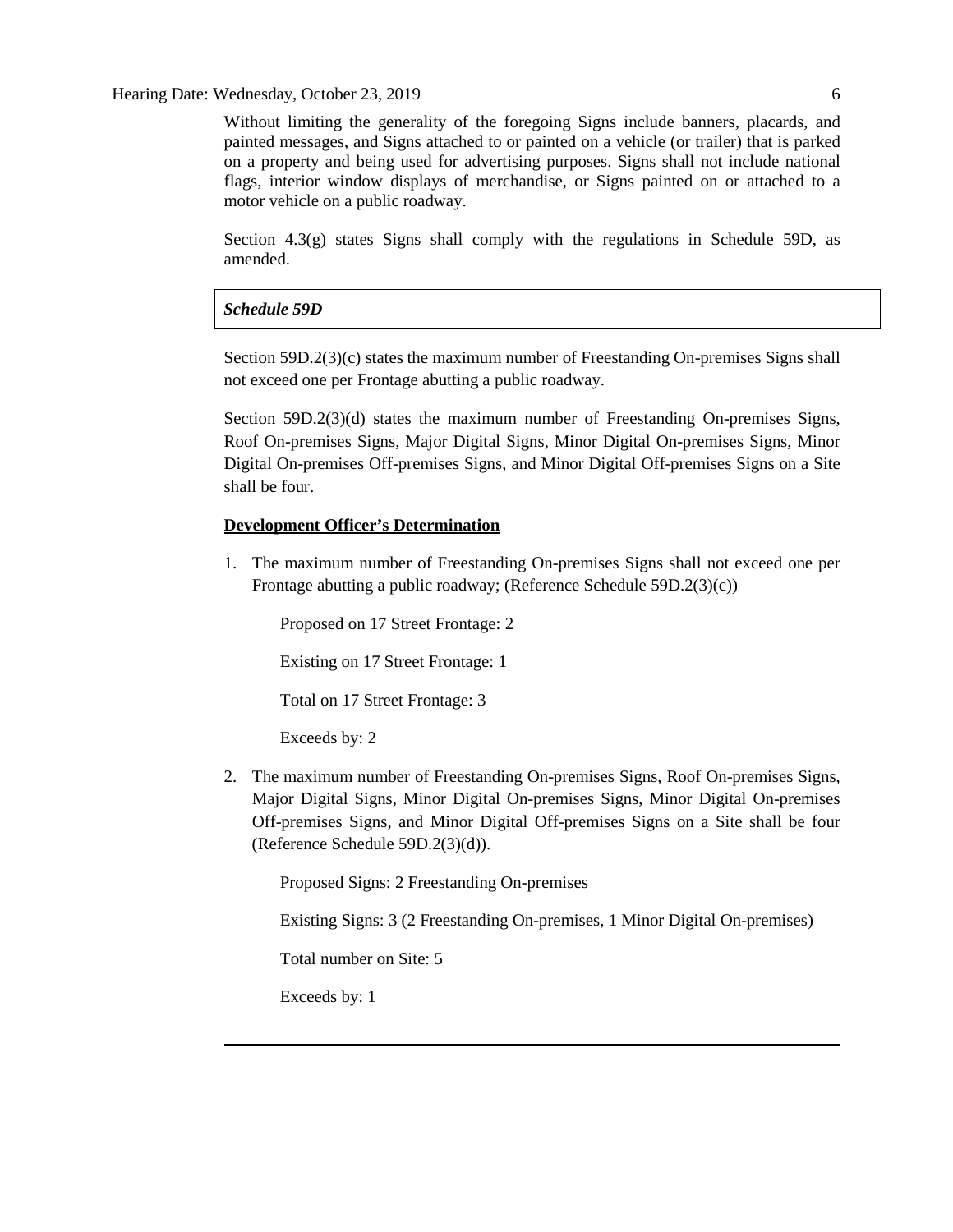### Notice to Applicant/Appellant

Provincial legislation requires that the Subdivision and Development Appeal Board issue its official decision in writing within fifteen days of the conclusion of the hearing.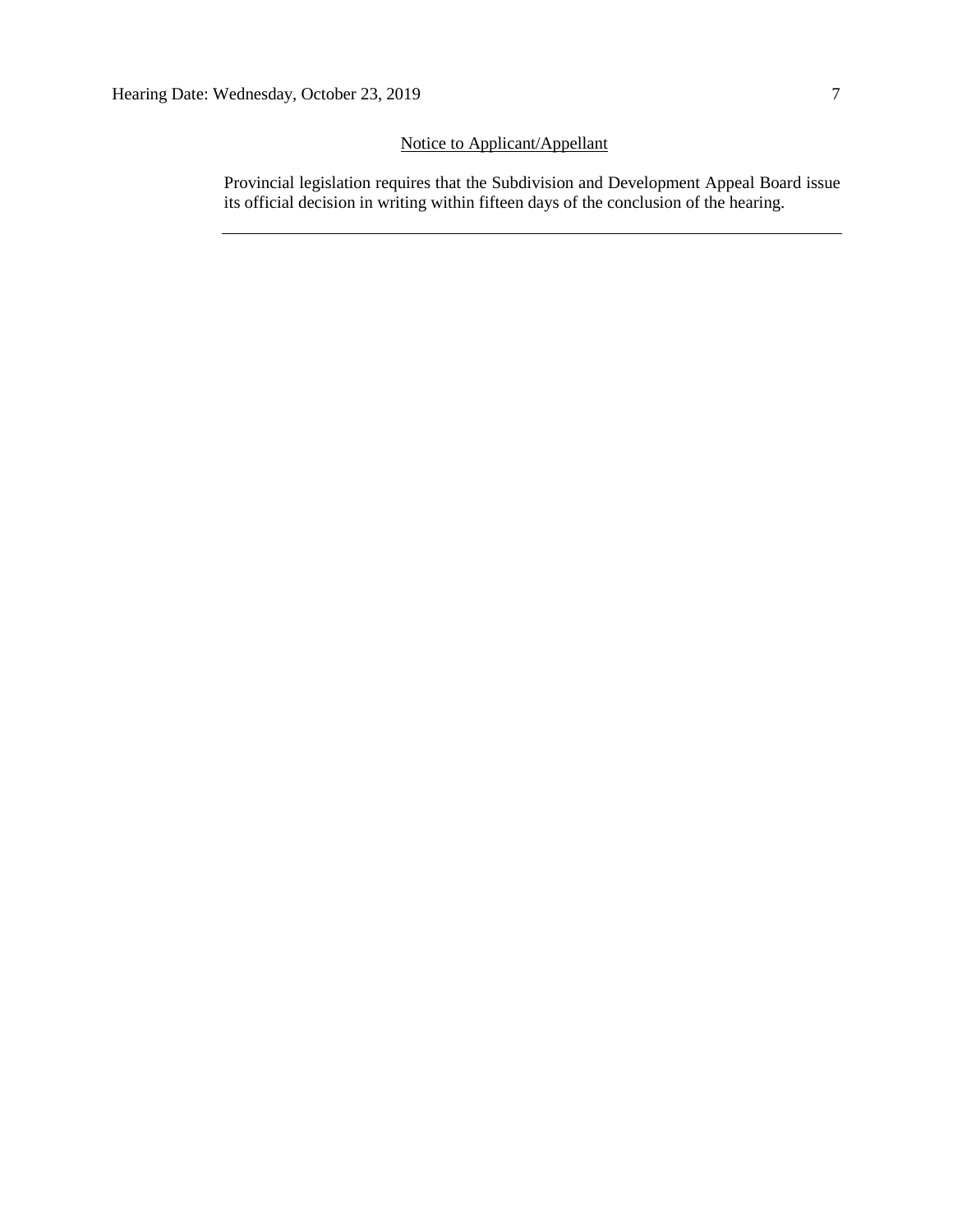| <b>monton</b>                                                                                                                                                   |                                               | Project Number: 339770511-001<br><b>Application Date:</b><br>AUG 30, 2019<br>Printed:<br>September 30, 2019 at 10:49 AM |  |  |  |  |  |  |  |
|-----------------------------------------------------------------------------------------------------------------------------------------------------------------|-----------------------------------------------|-------------------------------------------------------------------------------------------------------------------------|--|--|--|--|--|--|--|
| <b>Application for</b>                                                                                                                                          |                                               | Page:<br>1 of 2                                                                                                         |  |  |  |  |  |  |  |
| <b>Sign Combo Permit</b>                                                                                                                                        |                                               |                                                                                                                         |  |  |  |  |  |  |  |
| This document is a Development Permit Decision for the development application described below.                                                                 |                                               |                                                                                                                         |  |  |  |  |  |  |  |
| Applicant                                                                                                                                                       | Property Address(es) and Legal Description(s) |                                                                                                                         |  |  |  |  |  |  |  |
| PRAIRIE SIGN                                                                                                                                                    | 845 - TAMARACK WAY NW                         |                                                                                                                         |  |  |  |  |  |  |  |
| 7 - INDUSTRIAL DRIVE WEST                                                                                                                                       | Plan 5886RS Lot A                             |                                                                                                                         |  |  |  |  |  |  |  |
| EMERALD PARK, SASKATCHEWAN CANADA S4L1C6                                                                                                                        |                                               |                                                                                                                         |  |  |  |  |  |  |  |
|                                                                                                                                                                 |                                               |                                                                                                                         |  |  |  |  |  |  |  |
| <b>Scope of Application</b>                                                                                                                                     |                                               |                                                                                                                         |  |  |  |  |  |  |  |
| To install (2) Freestanding On-premises Signs (GROVE ON 17 TENANT SIGNS).                                                                                       |                                               |                                                                                                                         |  |  |  |  |  |  |  |
| <b>Permit Details</b>                                                                                                                                           |                                               |                                                                                                                         |  |  |  |  |  |  |  |
|                                                                                                                                                                 |                                               |                                                                                                                         |  |  |  |  |  |  |  |
| ASA Sticker No./Name of Engineer:                                                                                                                               | <b>Class of Permit:</b>                       |                                                                                                                         |  |  |  |  |  |  |  |
| Construction Value: 100000                                                                                                                                      | <b>Expiry Date:</b>                           |                                                                                                                         |  |  |  |  |  |  |  |
| Fascia Off-premises Sign: 0                                                                                                                                     | Freestanding Off-premises Sign: 0             |                                                                                                                         |  |  |  |  |  |  |  |
| Fascia On-premises Sign: 0                                                                                                                                      | Freestanding On-premises Sign: 2              |                                                                                                                         |  |  |  |  |  |  |  |
| Roof Off-premises Sign: 0                                                                                                                                       | Projecting Off-premises Sign: 0               |                                                                                                                         |  |  |  |  |  |  |  |
| Roof On-premises Sign: 0                                                                                                                                        | Projecting On-premises Sign: 0                |                                                                                                                         |  |  |  |  |  |  |  |
| Minor Digital On-premises Sign: 0                                                                                                                               | Replacement Panel on Existing Sign: 0         |                                                                                                                         |  |  |  |  |  |  |  |
| Minor Digital Off-premises Sign: 0                                                                                                                              | Comprehensive Sign Design: 0                  |                                                                                                                         |  |  |  |  |  |  |  |
| Minor Digital On/Off-premises Sign: 0                                                                                                                           | Major Digital Sign: 0                         |                                                                                                                         |  |  |  |  |  |  |  |
| I/We certify that the above noted details are correct.                                                                                                          |                                               |                                                                                                                         |  |  |  |  |  |  |  |
| Applicant signature:                                                                                                                                            |                                               |                                                                                                                         |  |  |  |  |  |  |  |
| <b>Development Application Decision</b>                                                                                                                         |                                               |                                                                                                                         |  |  |  |  |  |  |  |
| Refused                                                                                                                                                         |                                               |                                                                                                                         |  |  |  |  |  |  |  |
| Issue Date: Sep 24, 2019 Development Authority: MERCIER, KELSEY                                                                                                 |                                               |                                                                                                                         |  |  |  |  |  |  |  |
|                                                                                                                                                                 |                                               |                                                                                                                         |  |  |  |  |  |  |  |
| <b>Reason for Refusal</b><br>1. The maximum number of Freestanding On-premises Signs shall not exceed one per Frontage abutting a public roadway;               |                                               |                                                                                                                         |  |  |  |  |  |  |  |
| (Reference Schedule 59D.2(3)(c))                                                                                                                                |                                               |                                                                                                                         |  |  |  |  |  |  |  |
|                                                                                                                                                                 |                                               |                                                                                                                         |  |  |  |  |  |  |  |
| Proposed on 17 Street Frontage: 2<br>Existing on 17 Street Frontage: 1                                                                                          |                                               |                                                                                                                         |  |  |  |  |  |  |  |
| Total on 17 Street Frontage: 3                                                                                                                                  |                                               |                                                                                                                         |  |  |  |  |  |  |  |
| Exceeds by: 2                                                                                                                                                   |                                               |                                                                                                                         |  |  |  |  |  |  |  |
| 2. The maximum number of Freestanding On-premises Signs, Roof On-premises Signs, Major Digital Signs, Minor Digital On-                                         |                                               |                                                                                                                         |  |  |  |  |  |  |  |
| premises Signs, Minor Digital On-premises Off-premises Signs, and Minor Digital Off-premises Signs on a Site shall be four<br>(Reference Schedule 59D.2(3)(d)). |                                               |                                                                                                                         |  |  |  |  |  |  |  |
| Proposed Signs: 2 Freestanding On-premises<br>Existing Signs: 3 (2 Freestanding On-premises, 1 Minor Digital On-premises)<br>Total number on Site: 5            |                                               |                                                                                                                         |  |  |  |  |  |  |  |
| Exceeds by: 1                                                                                                                                                   |                                               |                                                                                                                         |  |  |  |  |  |  |  |
| THIS IS NOT A PERMIT                                                                                                                                            |                                               |                                                                                                                         |  |  |  |  |  |  |  |
|                                                                                                                                                                 |                                               |                                                                                                                         |  |  |  |  |  |  |  |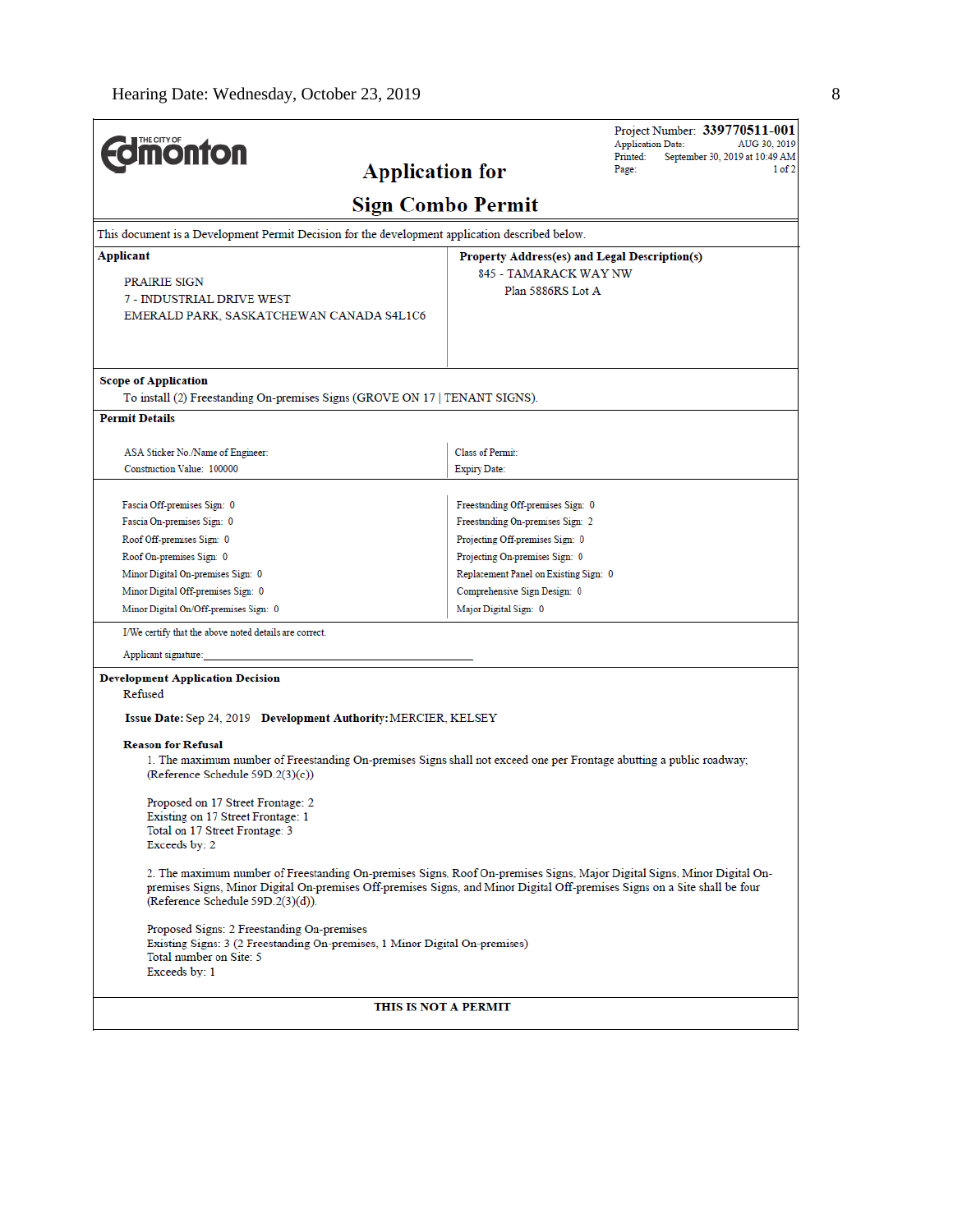# **Edmonton**

## **Application for**

## **Sign Combo Permit**

#### **Rights of Appeal**

The Applicant has the right of appeal within 21 days after the date on which the decision is made, as outlined in Section 683 through 689 of the Municipal Government Act.

| Fees                             |                   |                    |          |                  |
|----------------------------------|-------------------|--------------------|----------|------------------|
|                                  | <b>Fee Amount</b> | <b>Amount Paid</b> | Receipt# | <b>Date Paid</b> |
| Sign Development Application Fee | \$564.00          | \$564.00           | 06119494 | Sep 05, 2019     |
| Safety Codes Fee                 | \$42.28           | \$42.28            | 06119494 | Sep 05, 2019     |
| Sign Building Permit Fee         | \$1,057.00        | \$1,057.00         | 06119494 | Sep 05, 2019     |
| <b>Total GST Amount:</b>         | \$0.00            |                    |          |                  |
| <b>Totals for Permit:</b>        | \$1,663.28        | \$1,663.28         |          |                  |
|                                  |                   |                    |          |                  |

#### THIS IS NOT A PERMIT

Project Number: 339770511-001 Project Number: **339770511-001**<br>Application Date: AUG 30, 2019<br>Printed: September 30, 2019 at 10:49 AM<br>Page: 2 of 2